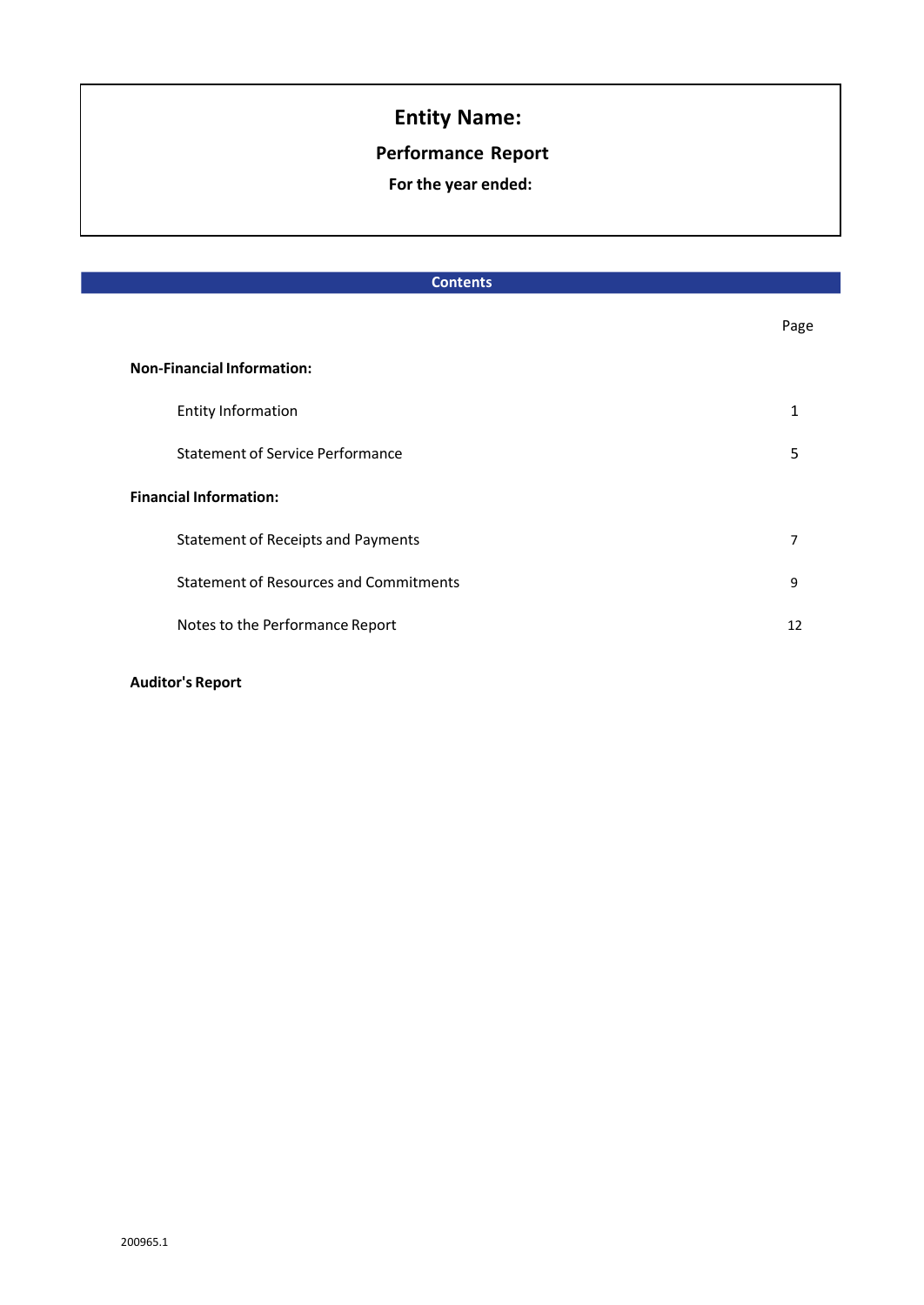## **Entity Information**

**"Who are we?", "Why do we exist?"** 

**For the year ended:**

Legal Name of Entity:\*

Other Name of Entity (if any):

Type of Entity and Legal Basis (if any):\*

Registration Number:

#### Entity's Purpose or Mission: \*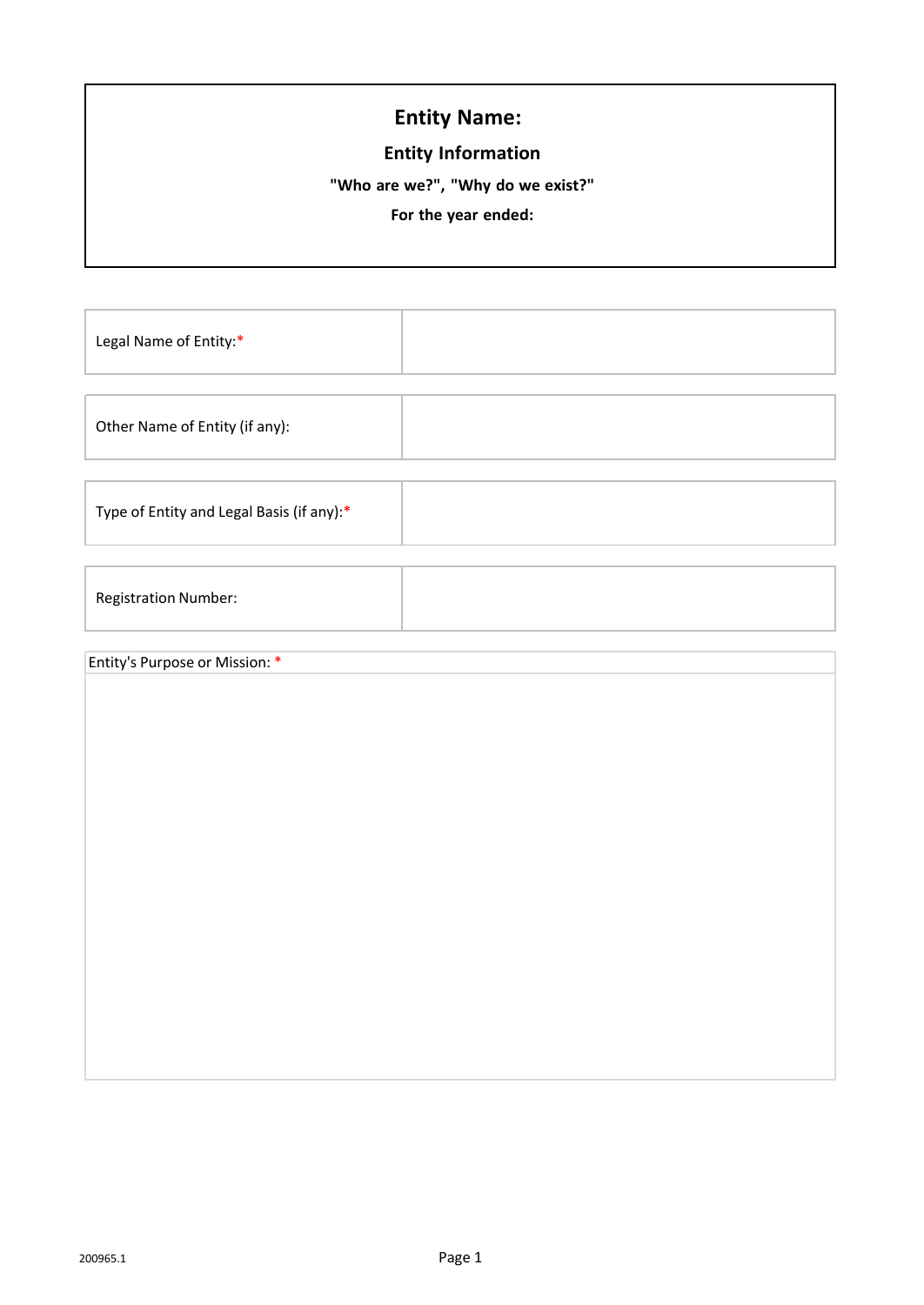Main Sources of the Entity's Cash and Resources:\*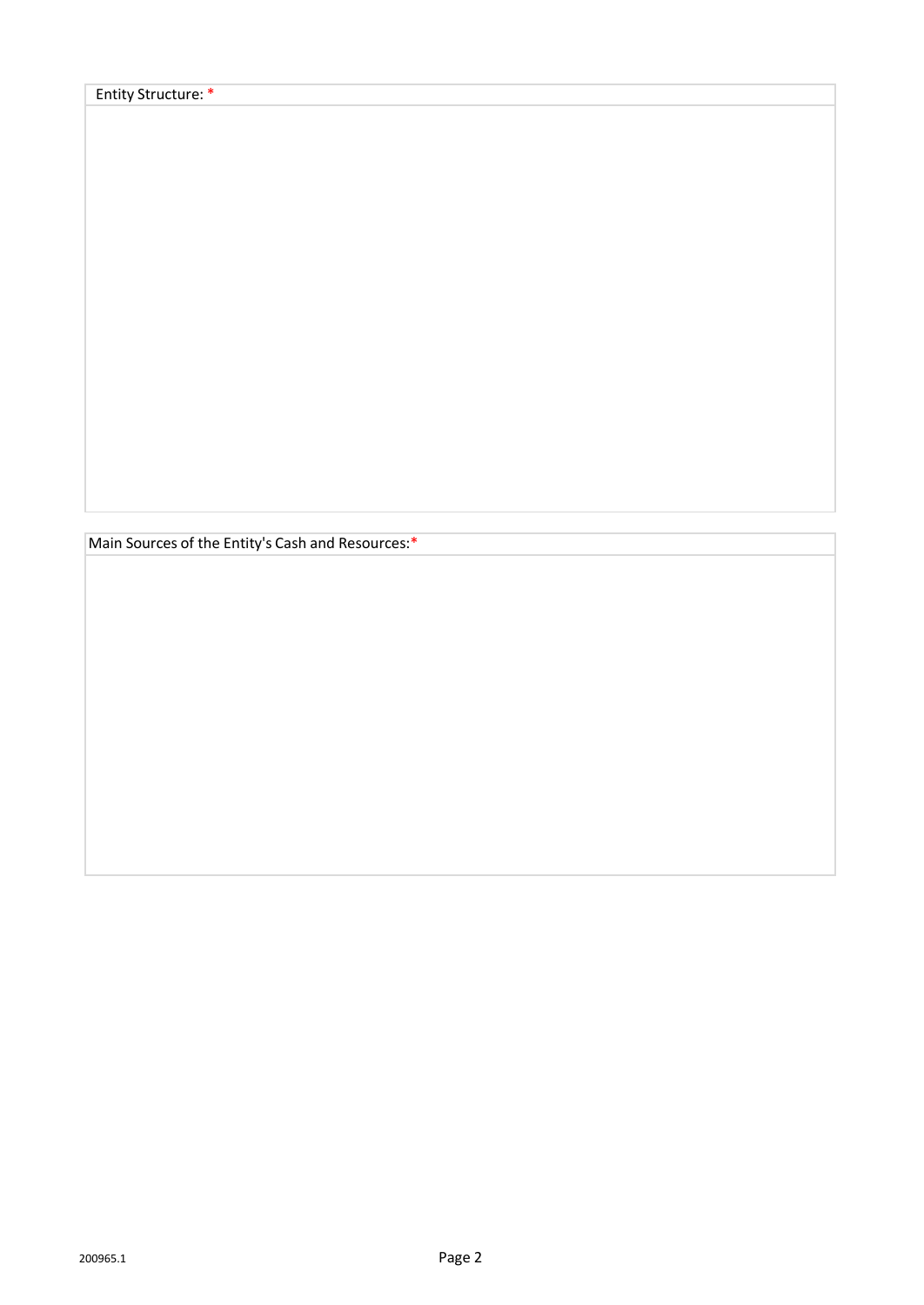Main Methods Used by the Entity to Raise Funds:\*

Entity's Reliance on Volunteers and Donated Goods or Services: \*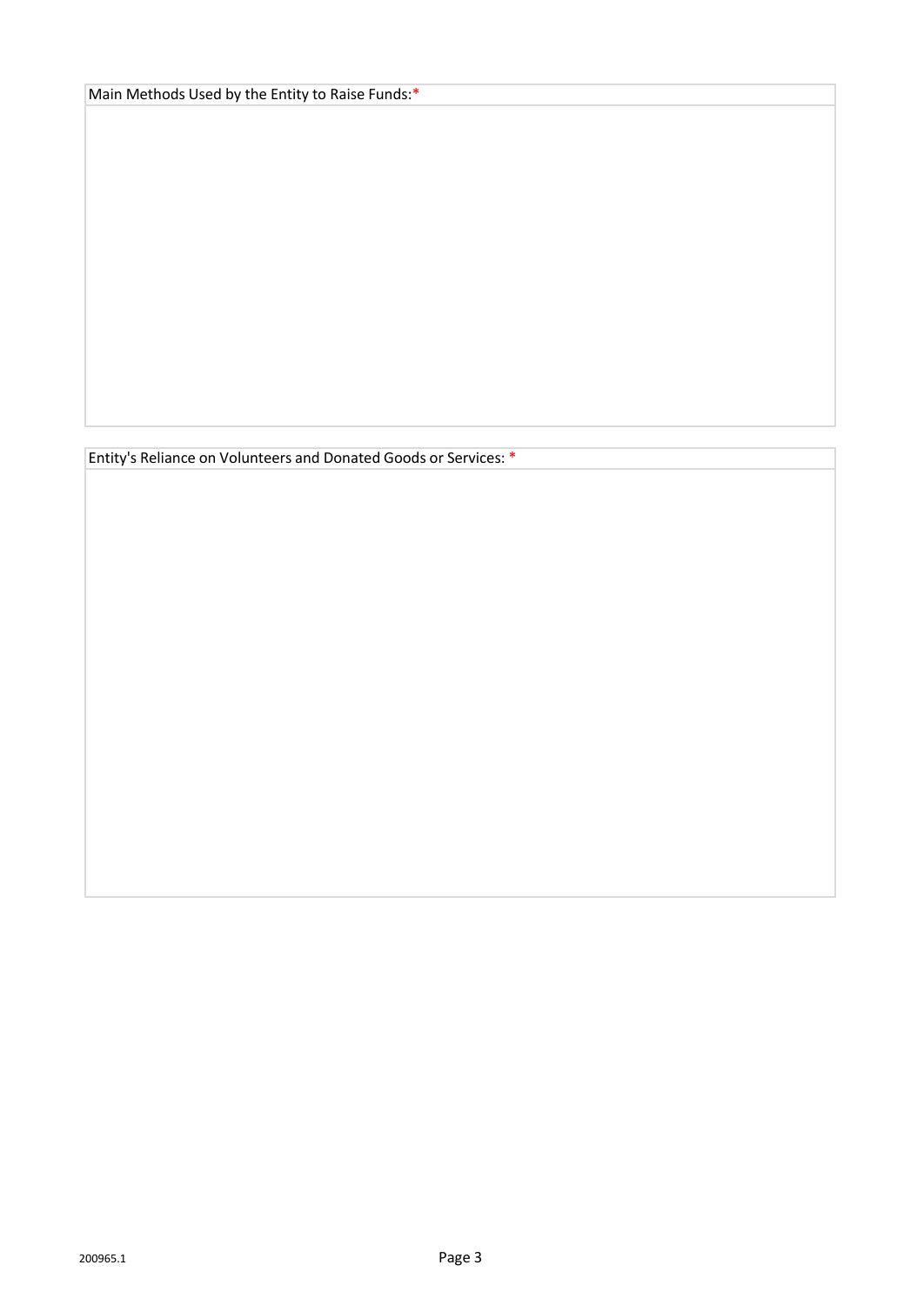| Additional Information*    |  |
|----------------------------|--|
|                            |  |
|                            |  |
|                            |  |
|                            |  |
|                            |  |
|                            |  |
|                            |  |
|                            |  |
|                            |  |
|                            |  |
| Contact details            |  |
|                            |  |
| Physical Address:          |  |
|                            |  |
|                            |  |
| Postal Address:            |  |
|                            |  |
|                            |  |
|                            |  |
| Phone/Fax:                 |  |
|                            |  |
|                            |  |
| Email/Website:             |  |
|                            |  |
|                            |  |
| £                          |  |
|                            |  |
|                            |  |
|                            |  |
| $\left( \mathbf{E}\right)$ |  |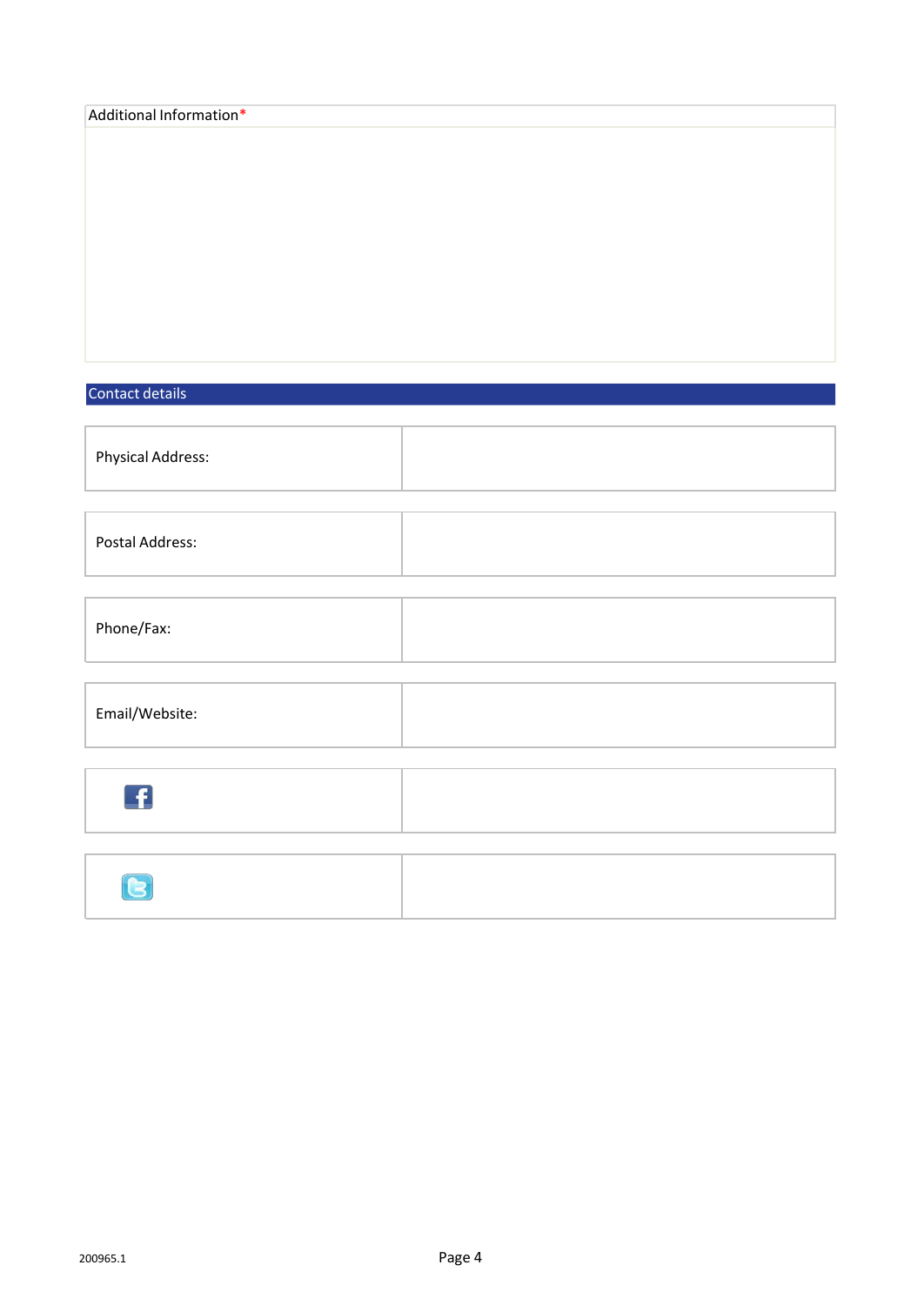# **Entity Name: Statement of**

# **Service Performance "What did we**

**do?"**

#### **For the year ended:**

Description of the Entity's Outcomes:

|                                                               | Actual*   | <b>Budget</b> | Actual*   |
|---------------------------------------------------------------|-----------|---------------|-----------|
| Description and Quantification (to the extent practicable) of |           |               |           |
| the Entity's Outputs:*                                        | This Year | This Year     | Last Year |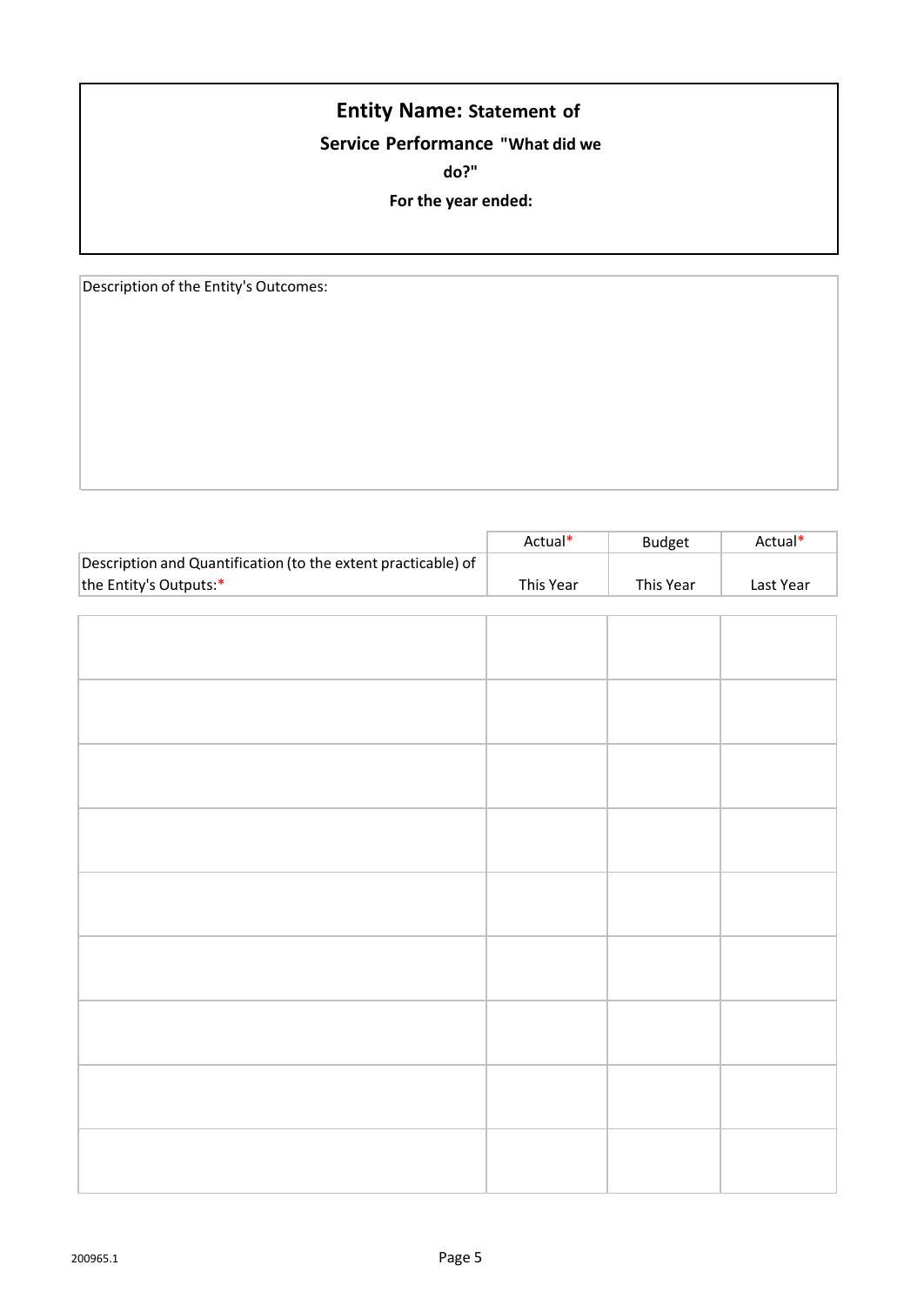Additional Output Measures:

Additional Information: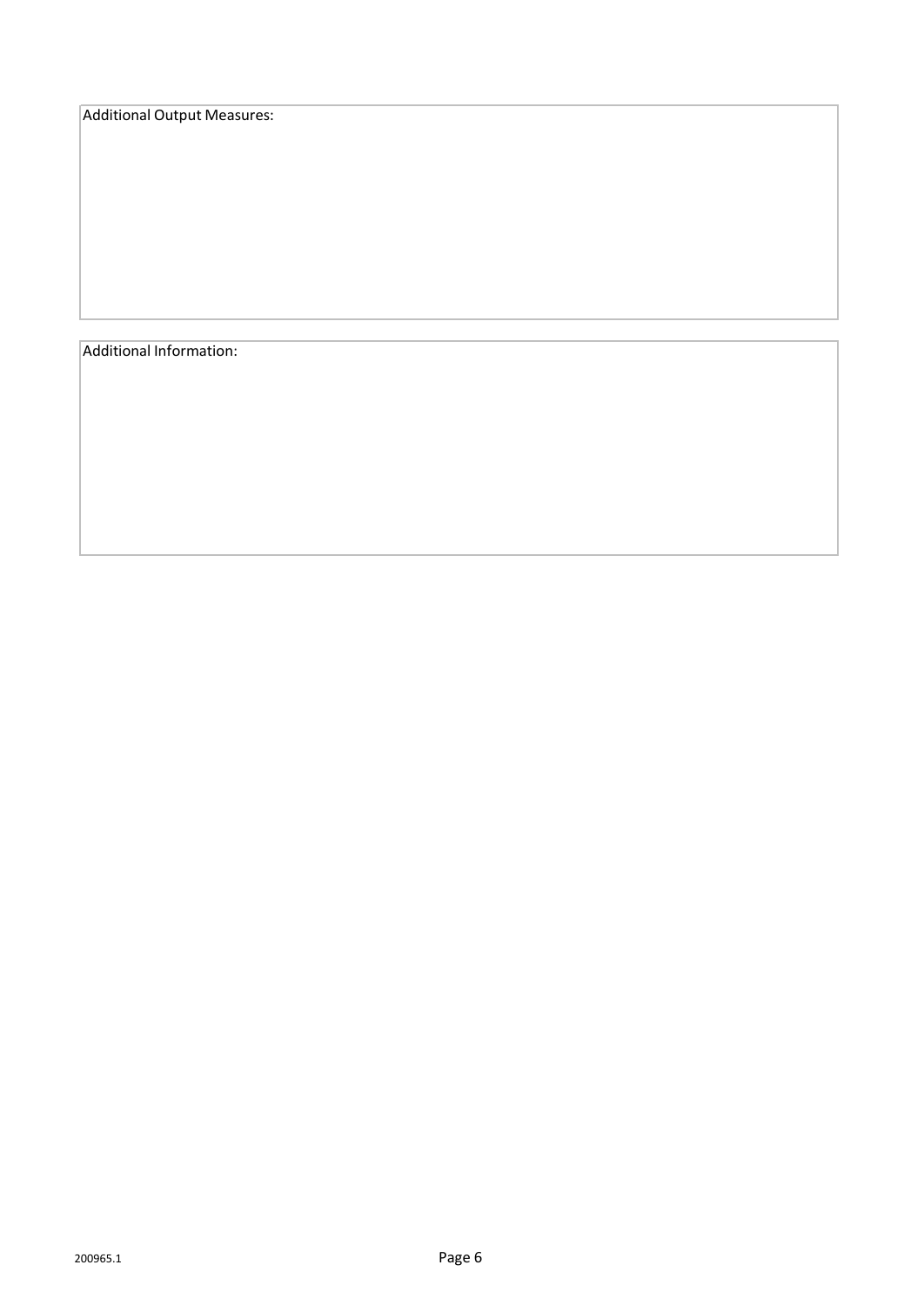# **Statement of Receipts and Payments**

## **"How was it funded?" and "What did it cost?" For the year ended:**

|                                                    | <b>Notes</b> | Actual*   | <b>Budget</b> | Actual*   |
|----------------------------------------------------|--------------|-----------|---------------|-----------|
|                                                    |              | This Year | This Year     | Last Year |
|                                                    |              | \$        | \$            | \$        |
| <b>Operating Receipts</b>                          |              |           |               |           |
|                                                    |              |           |               |           |
| Donations, fundraising and other similar receipts* |              |           |               |           |
| Fees, subscriptions and other receipts from        |              |           |               |           |
| members*                                           |              |           |               |           |
| Receipts from providing goods or services*         |              |           |               |           |
| Interest, dividends and other investment income    |              |           |               |           |
| receipts*                                          |              |           |               |           |
| Other operating receipts                           |              |           |               |           |
|                                                    |              |           |               |           |
|                                                    |              |           |               |           |
|                                                    |              |           |               |           |
|                                                    |              |           |               |           |
|                                                    |              |           |               |           |
| <b>Total Operating Receipts</b>                    |              |           |               |           |
|                                                    |              |           |               |           |
| <b>Operating Payments</b>                          |              |           |               |           |
| Payments related to public fundraising*            |              |           |               |           |
| Volunteer and employee related payments*           |              |           |               |           |
|                                                    |              |           |               |           |
| Payments related to providing goods or services*   |              |           |               |           |
| Grants and donations paid*                         |              |           |               |           |
| Other operating payments                           |              |           |               |           |
|                                                    |              |           |               |           |
|                                                    |              |           |               |           |
|                                                    |              |           |               |           |
|                                                    |              |           |               |           |
| <b>Total Operating Payments</b>                    |              |           |               |           |
|                                                    |              |           |               |           |
| <b>Operating Surplus or (Deficit)</b>              |              |           |               |           |
| <b>Capital Receipts</b>                            |              |           |               |           |
| Receipts from the sale of resources*               |              |           |               |           |
| Receipts from borrowings*                          |              |           |               |           |
|                                                    |              |           |               |           |
| <b>Capital Payments</b>                            |              |           |               |           |
| Purchase of resources*                             |              |           |               |           |
| Repayments of borrowings*                          |              |           |               |           |
|                                                    |              |           |               |           |
|                                                    |              |           |               |           |
| Increase/(Decrease) in Bank Accounts and Cash*     |              |           |               |           |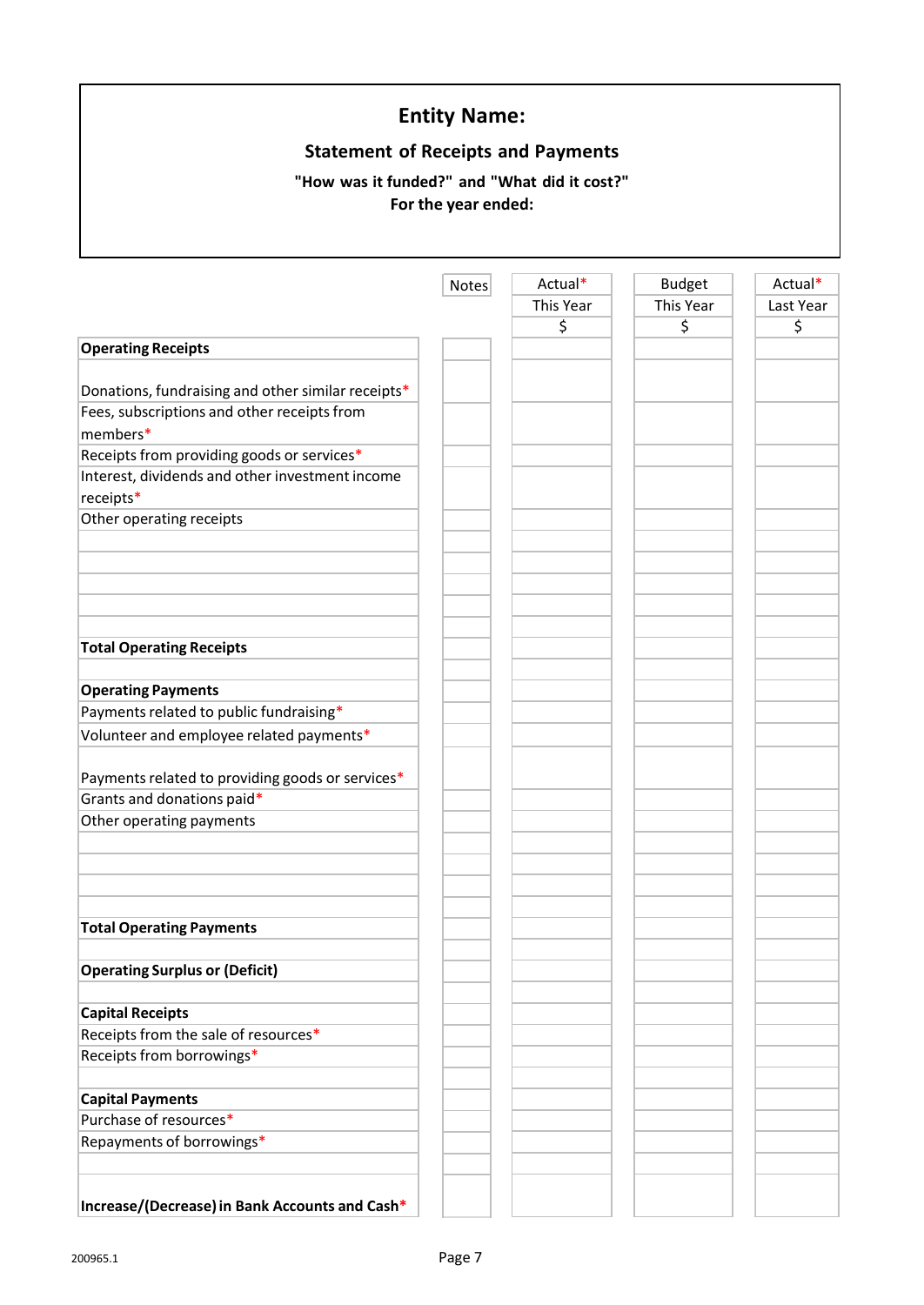|                                                 | <b>Notes</b> | Actual*   | <b>Budget</b> | Actual*   |
|-------------------------------------------------|--------------|-----------|---------------|-----------|
|                                                 |              | This Year | This Year     | Last Year |
|                                                 |              | \$        | \$            | \$        |
|                                                 |              |           |               |           |
| Increase/(Decrease) in Bank Accounts and Cash*  |              |           |               |           |
| Bank accounts and cash at the beginning of the  |              |           |               |           |
| financial year*                                 |              |           |               |           |
| <b>Bank Accounts and Cash at the End of the</b> |              |           |               |           |
| <b>Financial Year*</b>                          |              |           |               |           |
|                                                 |              |           |               |           |
| Represented by:*                                |              |           |               |           |
| Cheque account(s)                               |              |           |               |           |
| Savings account(s)                              |              |           |               |           |
| Term Deposit account(s)                         |              |           |               |           |
| Cash Floats                                     |              |           |               |           |
| Petty Cash                                      |              |           |               |           |
|                                                 |              |           |               |           |
| Total Bank Accounts and Cash at the End of the  |              |           |               |           |
| <b>Financial Year*</b>                          |              |           |               |           |

| This performance report has been approved by the<br>for and on behalf of the state of the state of the state of the state of the state of the state of the state of the state of the state of the state of the state of the state of the state of the state of the state of the st |           |
|------------------------------------------------------------------------------------------------------------------------------------------------------------------------------------------------------------------------------------------------------------------------------------|-----------|
| Date                                                                                                                                                                                                                                                                               | Date      |
| Signature                                                                                                                                                                                                                                                                          | Signature |
| Name                                                                                                                                                                                                                                                                               | Name      |

Position **Position**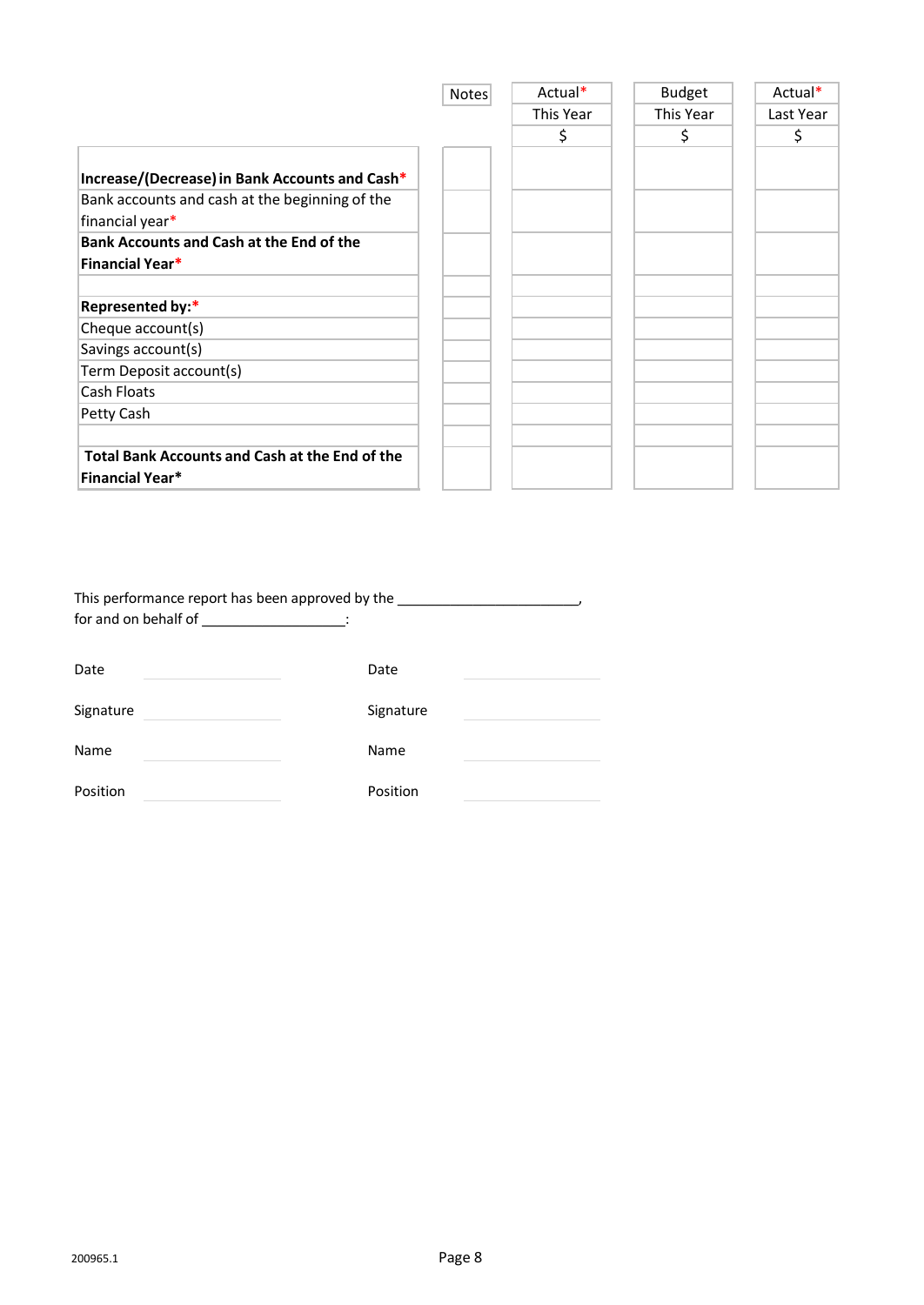| <b>Entity Name:</b><br><b>Statement of Resources and Commitments</b><br>"what the entity owns?" and "what the entity owes?"<br>As at year ended: |                |                |  |
|--------------------------------------------------------------------------------------------------------------------------------------------------|----------------|----------------|--|
| <b>SCHEDULE OF RESOURCES</b>                                                                                                                     | This Year      | Last Year      |  |
|                                                                                                                                                  | \$             | \$             |  |
| Bank Accounts and Cash (from Statement of Receipts and Payments)*<br>Money Held on Behalf of Others*                                             |                |                |  |
| Description*                                                                                                                                     | Amount*        | Amount*        |  |
|                                                                                                                                                  |                |                |  |
|                                                                                                                                                  |                |                |  |
|                                                                                                                                                  |                |                |  |
| Money Owed to the Entity*                                                                                                                        |                |                |  |
| Description*                                                                                                                                     | Amount*        | Amount*        |  |
| Other Resources*                                                                                                                                 | Cost or        | Cost or        |  |
| Description and Source of Value* (cost or current value required if<br>practicable to obtain)                                                    | Current Value* | Current Value* |  |
|                                                                                                                                                  |                |                |  |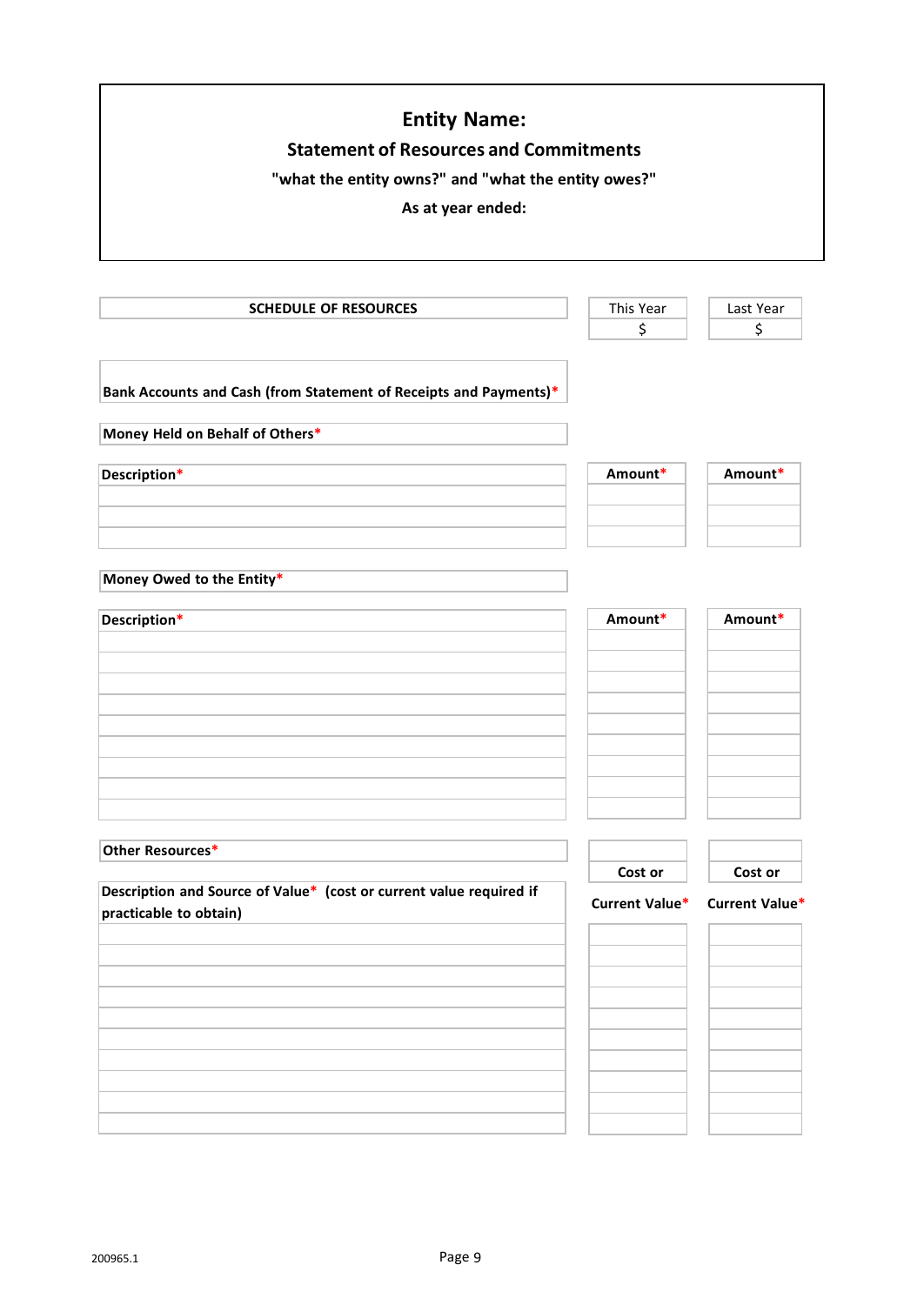| <b>SCHEDULE OF COMMITMENTS</b> |  |  |
|--------------------------------|--|--|
|                                |  |  |

| Year | Last Year |
|------|-----------|
|      |           |

**Money Payable by the Entity\***

| Description* | Amount* |
|--------------|---------|
|              |         |
|              |         |
|              |         |
|              |         |
|              |         |
|              |         |
|              |         |

| Amount* | Amount* |
|---------|---------|
|         |         |
|         |         |
|         |         |
|         |         |
|         |         |
|         |         |
|         |         |
|         |         |
|         |         |
|         |         |
|         |         |

#### **Other Commitments\***

| Description* |  |  |
|--------------|--|--|
|              |  |  |
|              |  |  |
|              |  |  |
|              |  |  |
|              |  |  |
|              |  |  |
|              |  |  |
|              |  |  |
|              |  |  |
|              |  |  |

| Amount* | Amount* |
|---------|---------|
|         |         |
|         |         |
|         |         |
|         |         |
|         |         |
|         |         |
|         |         |
|         |         |
|         |         |
|         |         |

#### **Guarantees\***

| Description* |  |  |  |
|--------------|--|--|--|
|              |  |  |  |
|              |  |  |  |
|              |  |  |  |
|              |  |  |  |
|              |  |  |  |
|              |  |  |  |
|              |  |  |  |
|              |  |  |  |
|              |  |  |  |

| Amount* | Amount* |
|---------|---------|
|         |         |
|         |         |
|         |         |
|         |         |
|         |         |
|         |         |
|         |         |
|         |         |
|         |         |
|         |         |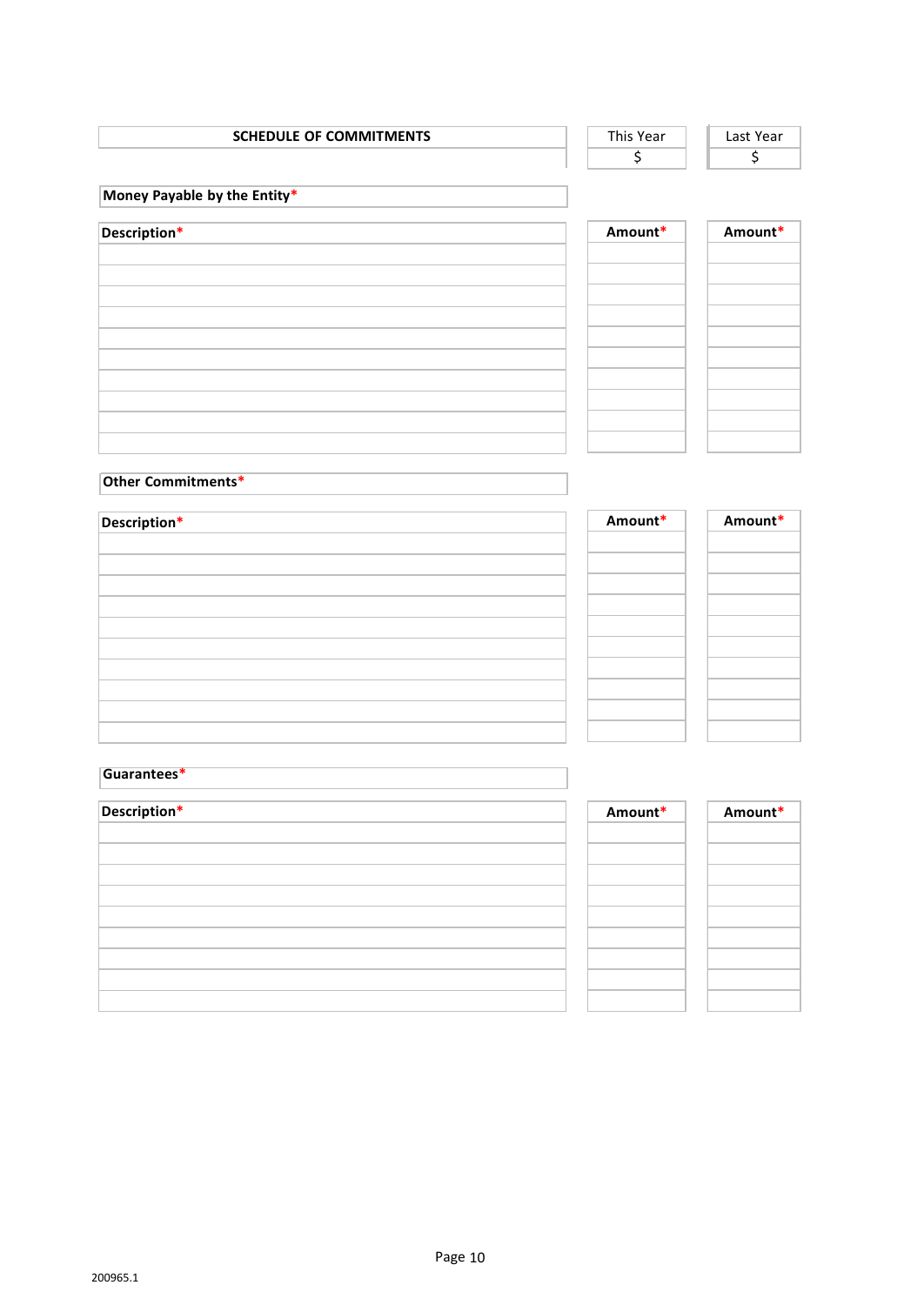| This Year | Last Year |
|-----------|-----------|
| \$        | \$        |
| Amount*   | Amount*   |
|           |           |
|           |           |
|           |           |
|           |           |
|           |           |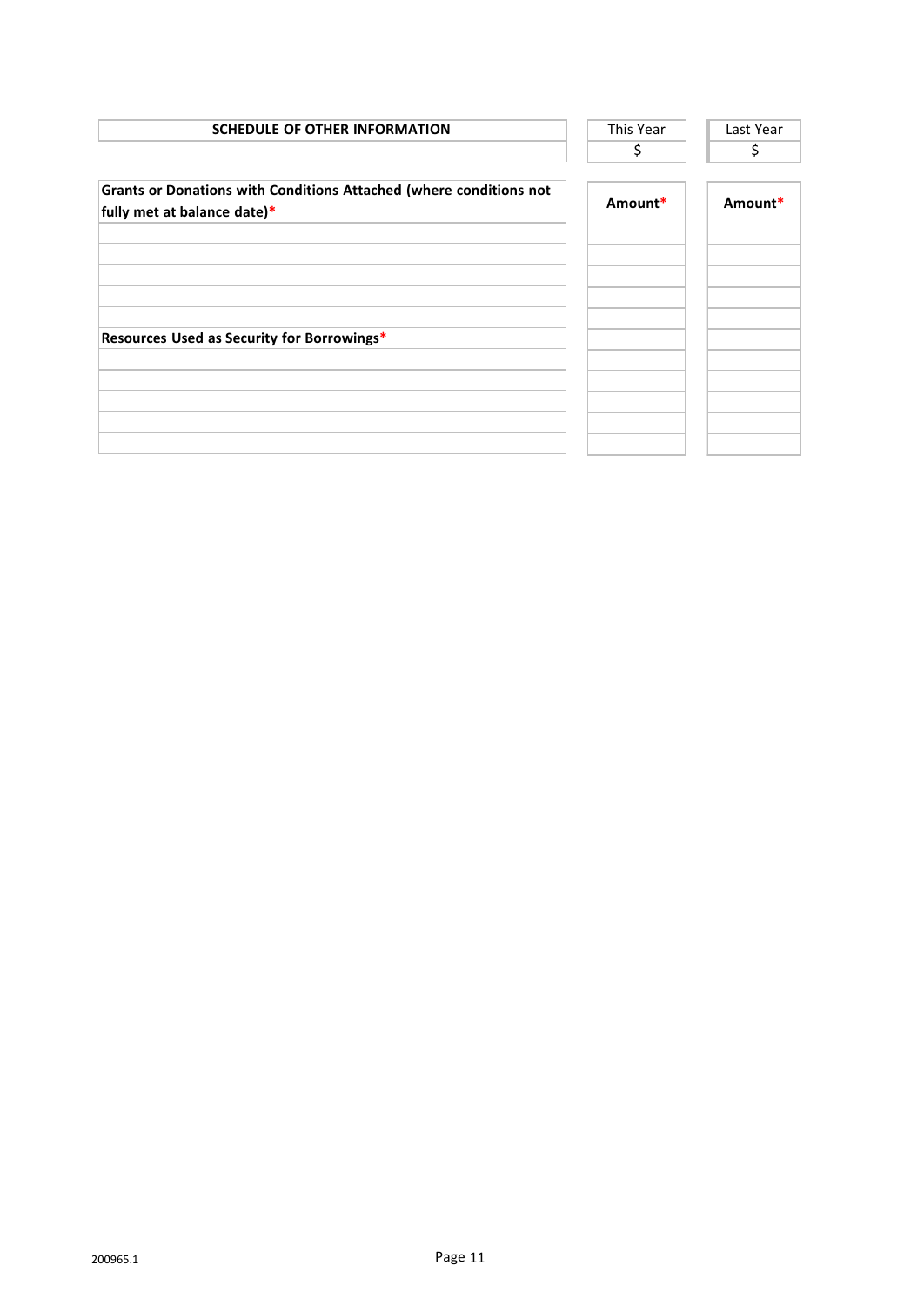#### **Notes to the Performance Report**

**For the year ended:**

#### **Note 1: Accounting Policies "How did we do our accounting"**

#### **Basis of Preparation\***

The entity is permitted by law to apply PBE SFR-C (NFP) Public Benefit Entity Simple Format Reporting - Cash *(Not-For-Profit)* and has elected to do so. All transactions are reported in the Statement of Receipts and Payments and related Notes to the Performance Report on a cash basis.

#### **Goods and Services Tax (GST)\***

The entity is registered for GST. Therefore amounts recorded in the Performance Report are exclusive of GST (if any). GST owing, or GST refunds due as at balance date are shown in the Statement of Resources and Commitments.

**OR** *(Delete one not applicable to the entity)*

#### **Goods and Services Tax (GST)\***

The entity is not registered for GST. Therefore amounts recorded in the Performance Report are inclusive of GST (if any).

**Note 2 : Analysis of Receipts "How was it funded?"**

|                      |                 | This Year | Last Year |
|----------------------|-----------------|-----------|-----------|
| <b>Receipt Item</b>  | <b>Analysis</b> |           |           |
| Fundraising receipts |                 |           |           |
|                      |                 |           |           |
|                      |                 |           |           |
|                      |                 |           |           |
|                      |                 |           |           |
|                      |                 |           |           |
|                      |                 |           |           |
|                      |                 |           |           |
|                      | <b>Total</b>    |           |           |

|                      |          | This Year | Last Year |
|----------------------|----------|-----------|-----------|
| <b>Receipt Item</b>  | Analysis |           |           |
| Grants and donations |          |           |           |
|                      |          |           |           |
|                      |          |           |           |
|                      |          |           |           |
|                      |          |           |           |
|                      |          |           |           |
|                      |          |           |           |
|                      |          |           |           |
|                      | Total    |           |           |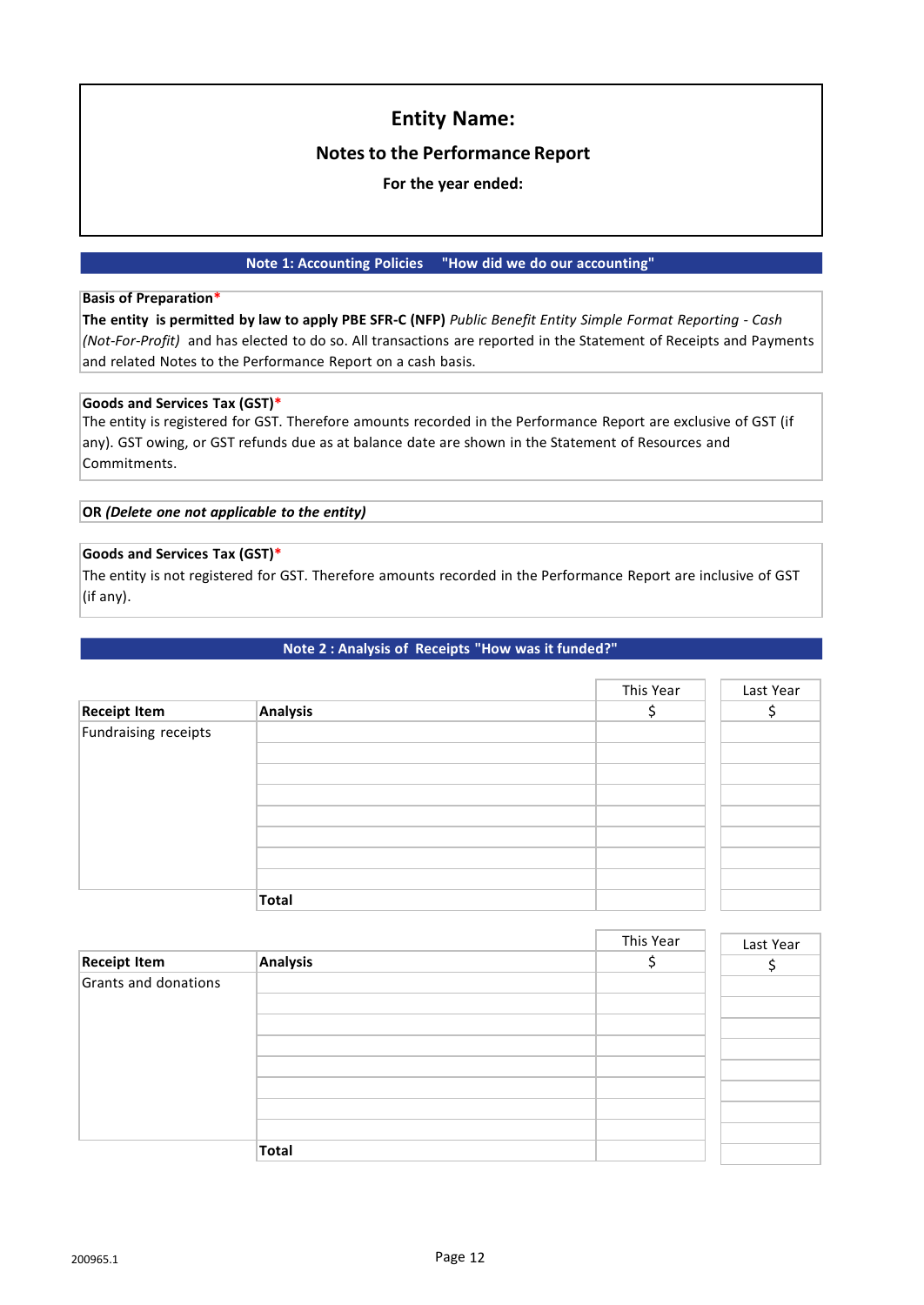|                         |              | This Year | Last Year |
|-------------------------|--------------|-----------|-----------|
| <b>Receipt Item</b>     | Analysis     |           |           |
| Fees, subscriptions and |              |           |           |
| other receipts from     |              |           |           |
| members                 |              |           |           |
|                         |              |           |           |
|                         |              |           |           |
|                         |              |           |           |
|                         |              |           |           |
|                         |              |           |           |
|                         | <b>Total</b> |           |           |

|                         |              | This Year | Last Year |
|-------------------------|--------------|-----------|-----------|
| <b>Receipt Item</b>     | Analysis     |           |           |
| Receipts from providing |              |           |           |
| goods or services       |              |           |           |
|                         |              |           |           |
|                         |              |           |           |
|                         |              |           |           |
|                         |              |           |           |
|                         |              |           |           |
|                         | <b>Total</b> |           |           |

|                         |              | This Year | Last Year |
|-------------------------|--------------|-----------|-----------|
| <b>Receipt Item</b>     | Analysis     |           |           |
| Interest, dividends and |              |           |           |
| other investment income |              |           |           |
| receipts                |              |           |           |
|                         |              |           |           |
|                         |              |           |           |
|                         |              |           |           |
|                         |              |           |           |
|                         |              |           |           |
|                         | <b>Total</b> |           |           |

|                     |              | This Year | Last Year |
|---------------------|--------------|-----------|-----------|
| <b>Receipt Item</b> | Analysis     |           |           |
| Other receipts      |              |           |           |
|                     |              |           |           |
|                     |              |           |           |
|                     |              |           |           |
|                     |              |           |           |
|                     |              |           |           |
|                     |              |           |           |
|                     |              |           |           |
|                     |              |           |           |
|                     | <b>Total</b> |           |           |

i,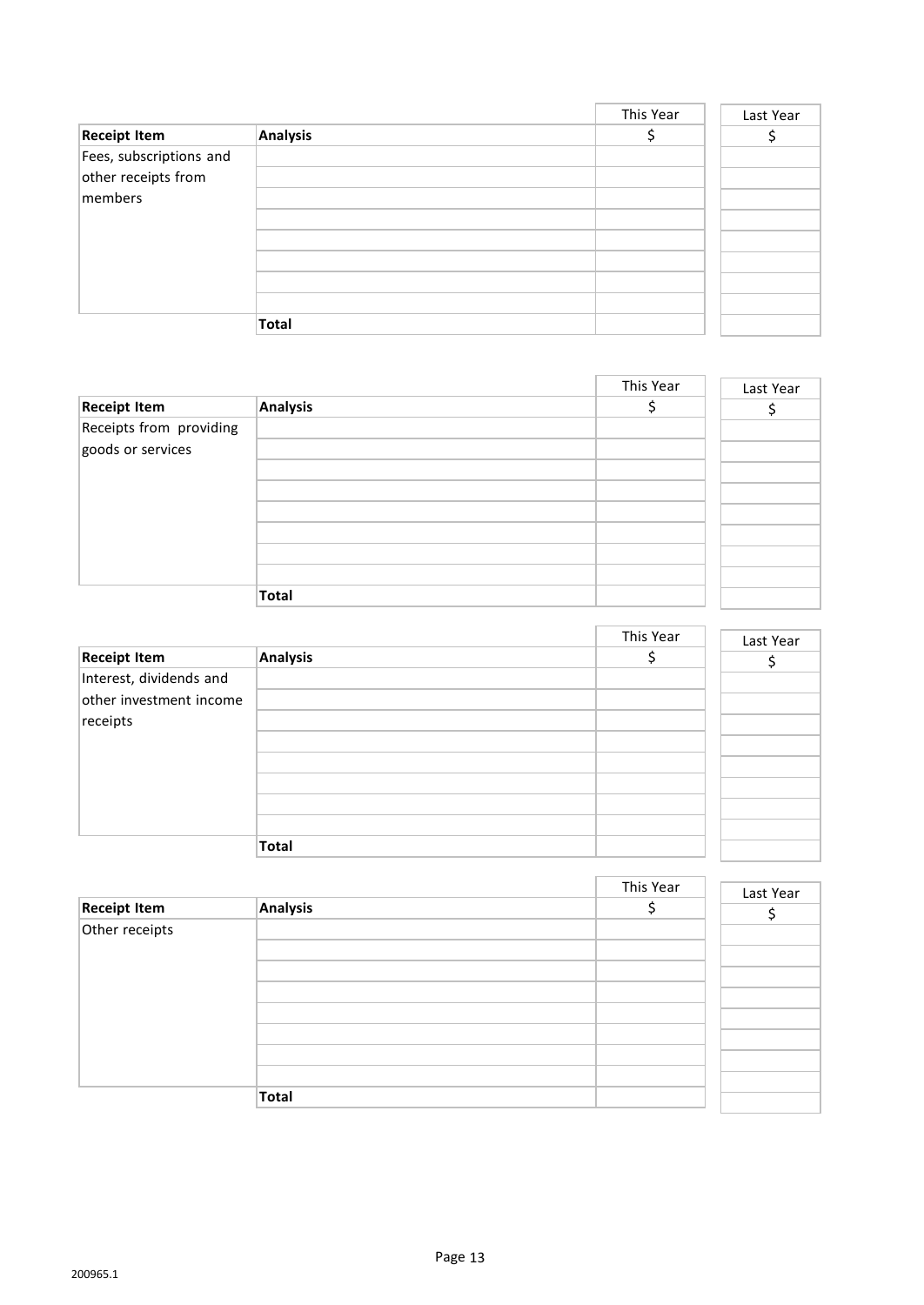|                     |              | This Year | Last Year |
|---------------------|--------------|-----------|-----------|
| <b>Receipt Item</b> | Analysis     |           |           |
| Capital receipts    |              |           |           |
|                     |              |           |           |
|                     |              |           |           |
|                     |              |           |           |
|                     |              |           |           |
|                     |              |           |           |
|                     |              |           |           |
|                     |              |           |           |
|                     | <b>Total</b> |           |           |

### **Note 3 : Analysis of Payments "What did it cost?"**

|                                           |                 | This Year | Last Year |
|-------------------------------------------|-----------------|-----------|-----------|
| Payment Item                              | <b>Analysis</b> |           |           |
| Payments related to<br>public fundraising |                 |           |           |
|                                           |                 |           |           |
|                                           |                 |           |           |
|                                           |                 |           |           |
|                                           |                 |           |           |
|                                           | <b>Total</b>    |           |           |

|                        |              | This Year | Last Year |
|------------------------|--------------|-----------|-----------|
| Payment Item           | Analysis     |           |           |
| Volunteer and employee |              |           |           |
| related payments       |              |           |           |
|                        |              |           |           |
|                        |              |           |           |
|                        |              |           |           |
|                        |              |           |           |
|                        |              |           |           |
|                        |              |           |           |
|                        | <b>Total</b> |           |           |

|                                |          | This Year | Last Year |
|--------------------------------|----------|-----------|-----------|
| Payment Item                   | Analysis |           |           |
| Payments related to            |          |           |           |
| providing goods or<br>services |          |           |           |
|                                |          |           |           |
|                                |          |           |           |
|                                |          |           |           |
|                                |          |           |           |
|                                |          |           |           |
|                                | Total    |           |           |

÷,

Î.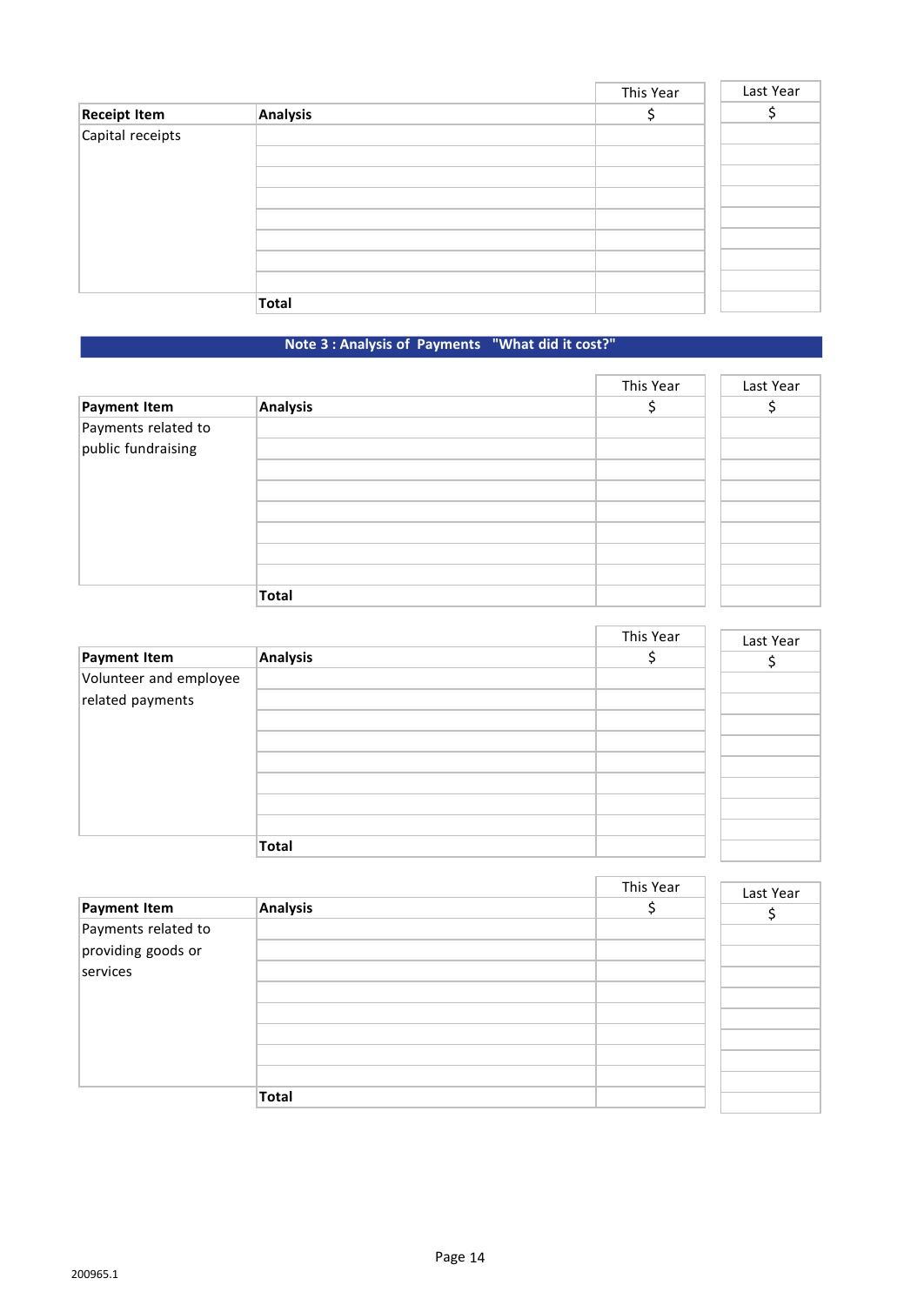|                           |              | This Year | Last Year |
|---------------------------|--------------|-----------|-----------|
| Payment Item              | Analysis     |           |           |
| Grants and donations paid |              |           |           |
|                           |              |           |           |
|                           |              |           |           |
|                           |              |           |           |
|                           |              |           |           |
|                           |              |           |           |
|                           |              |           |           |
|                           |              |           |           |
|                           | <b>Total</b> |           |           |

|                          |          | This Year | Last Year |
|--------------------------|----------|-----------|-----------|
| Payment Item             | Analysis |           |           |
| Other operating payments |          |           |           |
|                          |          |           |           |
|                          |          |           |           |
|                          |          |           |           |
|                          |          |           |           |
|                          |          |           |           |
|                          |          |           |           |
|                          |          |           |           |
|                          | Total    |           |           |

|                  |              | This Year | Last Year |
|------------------|--------------|-----------|-----------|
| Payment Item     | Analysis     |           |           |
| Capital payments |              |           |           |
|                  |              |           |           |
|                  |              |           |           |
|                  |              |           |           |
|                  |              |           |           |
|                  |              |           |           |
|                  |              |           |           |
|                  |              |           |           |
|                  | <b>Total</b> |           |           |

**Notes 4-7**

# **Note 4: Correction of Errors\***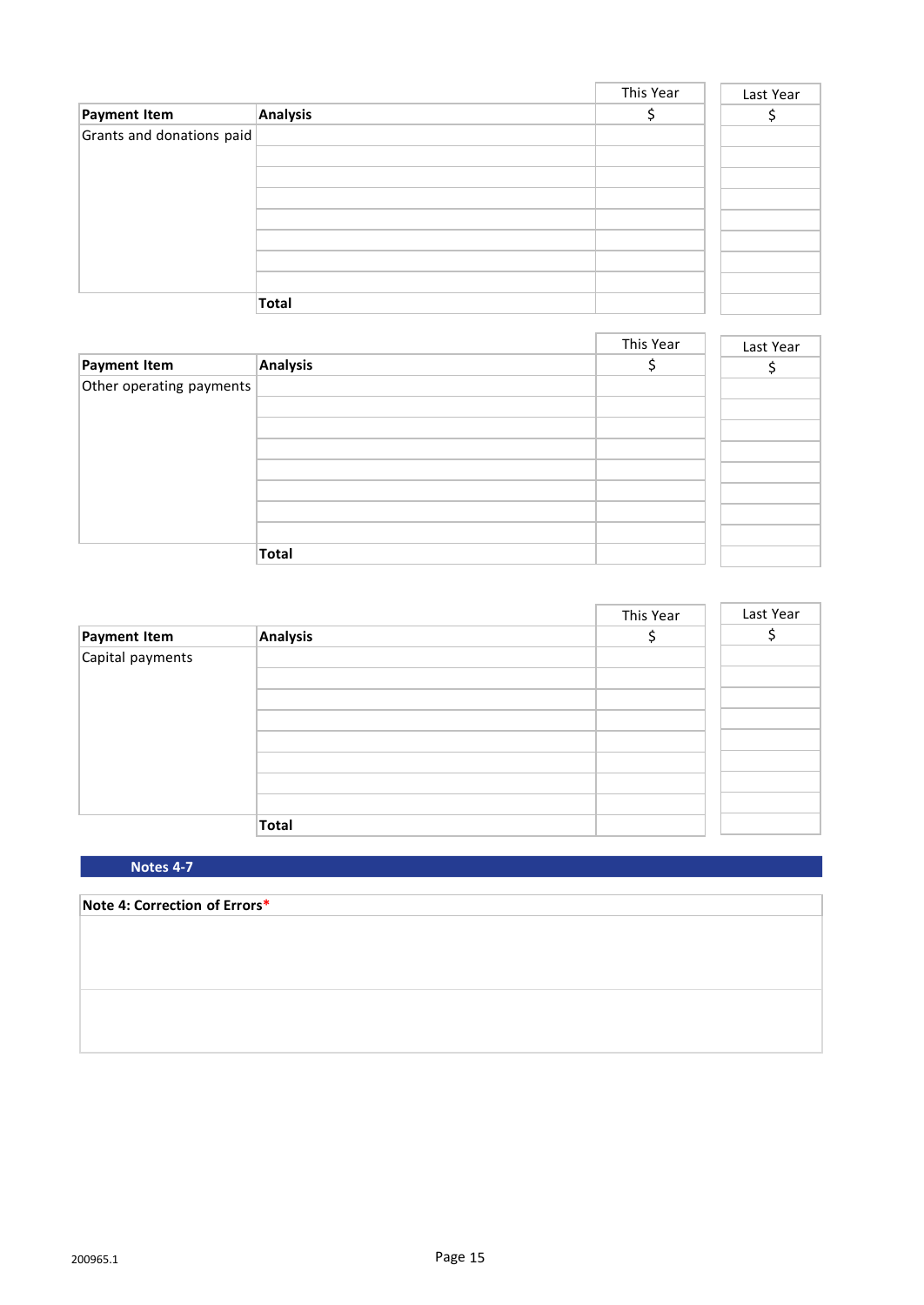| Note 5: Related Party Transactions*                  |                                                                                | This Year                 | Last Year                 | This Year              | Last Year              |
|------------------------------------------------------|--------------------------------------------------------------------------------|---------------------------|---------------------------|------------------------|------------------------|
|                                                      |                                                                                | S.                        | S                         | S.                     |                        |
| <b>Description of Related Party</b><br>Relationship* | Description of the Transaction (whether in cash or amount<br>$ $ in kind) $^*$ | Value of<br>Transactions* | Value of<br>Transactions* | Amount<br>Outstanding* | Amount<br>Outstanding* |
|                                                      |                                                                                |                           |                           |                        |                        |
|                                                      |                                                                                |                           |                           |                        |                        |
|                                                      |                                                                                |                           |                           |                        |                        |
|                                                      |                                                                                |                           |                           |                        |                        |
|                                                      |                                                                                |                           |                           |                        |                        |
|                                                      |                                                                                |                           |                           |                        |                        |

#### **OR** *(Delete one not applicable to the entity)*

#### **Note 5: Related Party Transactions:**

There were no transactionsinvolving related parties during the financial year. (Last Year - Nil)

#### **Note 6: Events After the Balance Date\***

| Nature of the Event* | Estimated | How, if at all, the event is likely to affect the continuing |
|----------------------|-----------|--------------------------------------------------------------|
|                      | Amount*   | viability of the entity*                                     |
|                      |           |                                                              |
|                      |           |                                                              |
|                      |           |                                                              |
|                      |           |                                                              |
|                      |           |                                                              |
|                      |           |                                                              |